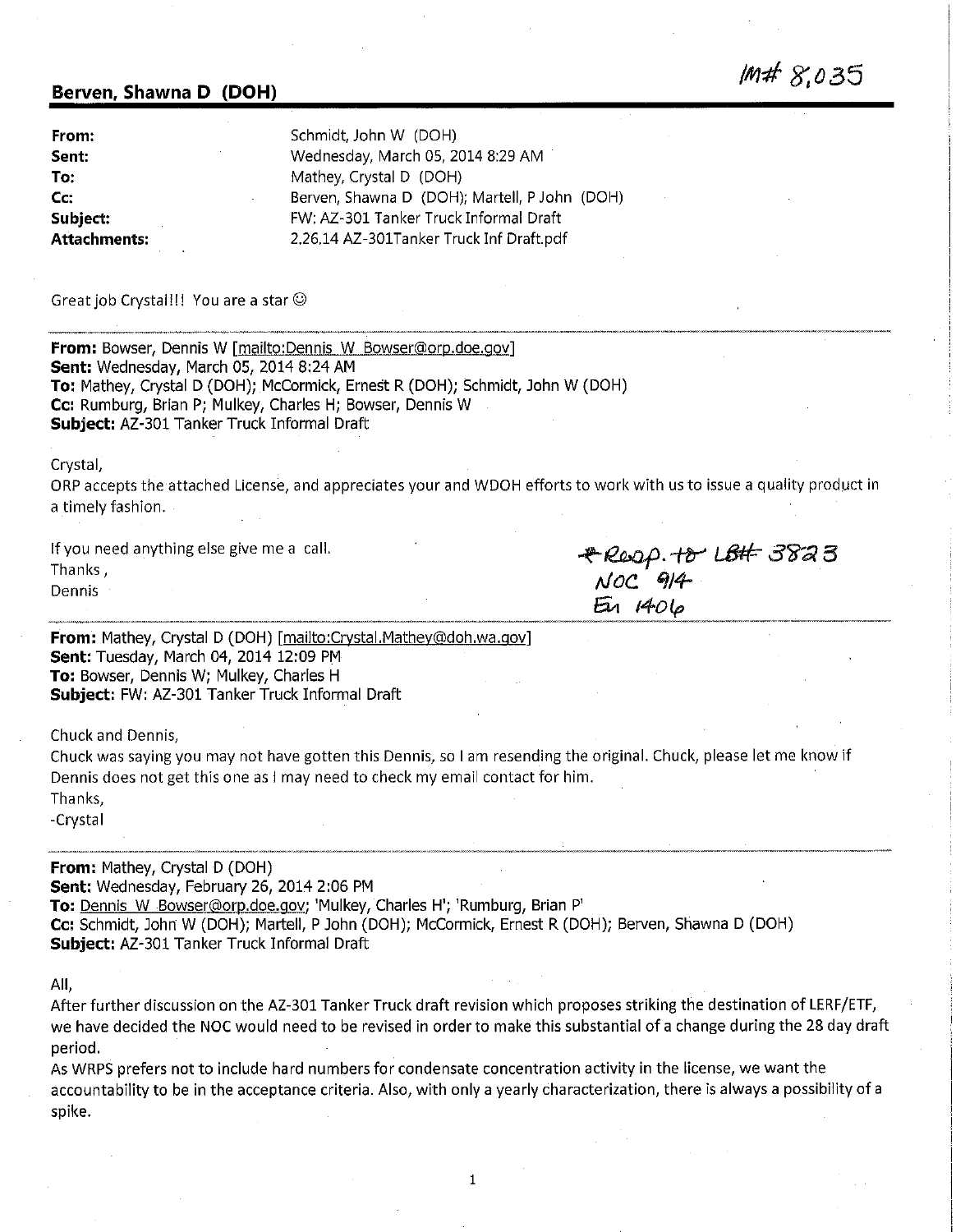Therefore, our **plan is** to **keep** LERF/ETF in **the** license with the **caveat that if** you **plan to take** the **condensate** to **a**  different **receiving** facility, **WDOH will** require **notification of which facility. Please see** condition **five for these changes in the attached** informal **draft. With your concurrence we** will **process** the final. **Thanks,** 

*Clysta/ Mathey Radiation Health Physicist Washington State Department of Health Division of'Environmental Health Office of Radiation Protection Radioactive Air Emissions Section 309 Bradley Blvd., Suite 20 l Richland, WA 99352 Phone (509) 943-52 l 6 email: crystal. mathey@doh.wa.gov*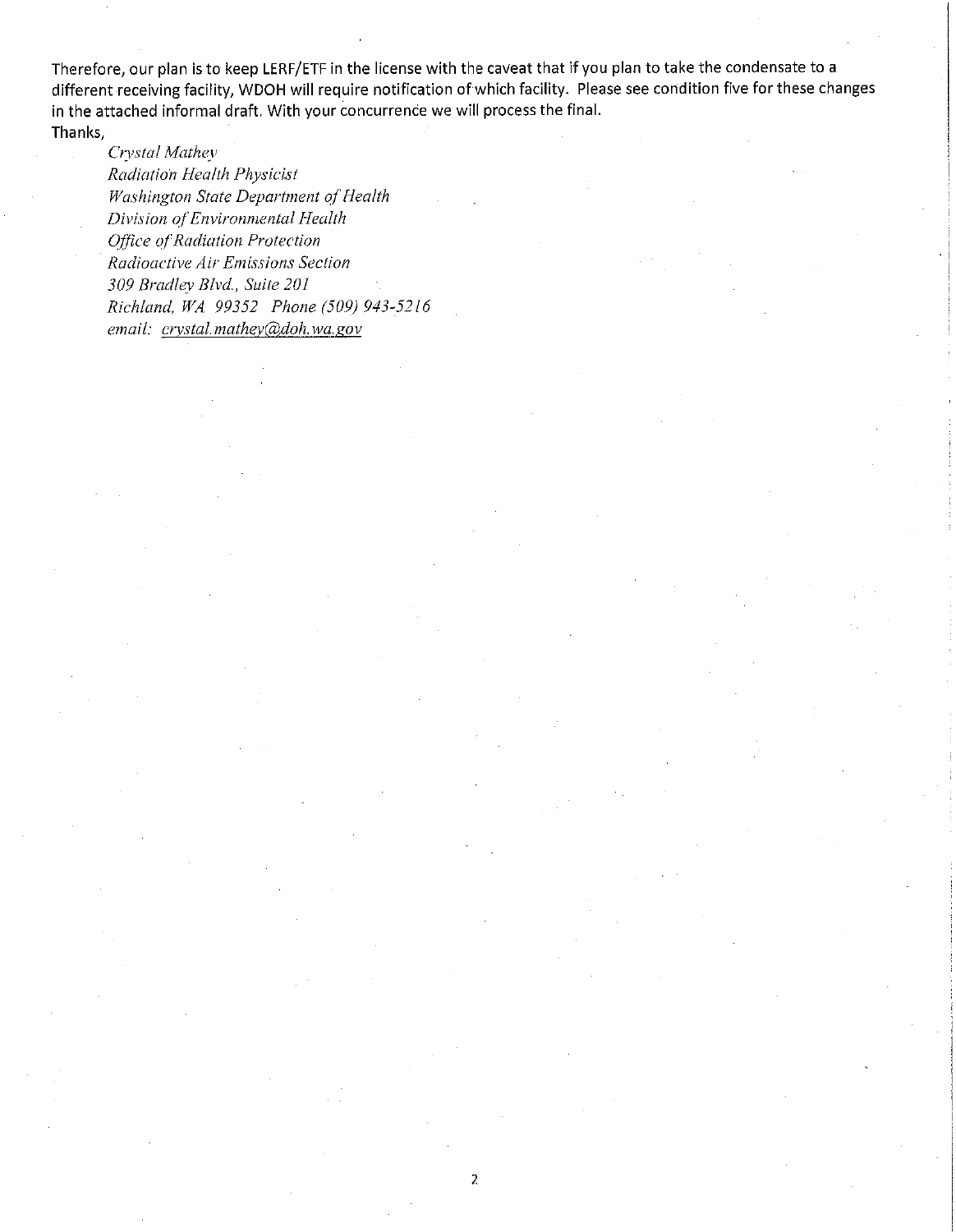#### Emission Unit ID: 1406

#### **200 W-AZ-301 Tanker-001**

# **A-AZ301 Tanker-001**

This is a M!NOR, PASSIVELY ventilated emission unit.

Tank Fanns

#### **Abatement Technology** BARCT WAC 246-247-040(3), 040(4)

state only enforceable: WAC 246-247-010(4), 040(5), 060(5)

| Zone or Area | <b>Abatement Technology</b> | <b>Required # of Units</b> | <b>Additional Description</b>                  |
|--------------|-----------------------------|----------------------------|------------------------------------------------|
|              | Radial HEPA Filter          |                            | Tanker trailer breather, Radial<br>HEPA filter |

### **Monitoring Requirements**

state enforceable: WAC 246-247-040(5), 060(5), and federally enforceable: 40 CFR 61 subpart H

| <b>Federal and State</b> | <b>Monitoring and Testing</b> | <b>Radionuclides Requiring</b> | <b>Sampling</b>       |
|--------------------------|-------------------------------|--------------------------------|-----------------------|
| Regulatory               | Requirements                  | Measurement                    | Frequency             |
| 40 CFR 61.93[b][4][i]    | 40 CFR 61, Appendix B         | Total Alpha and Total          | Annually at a minimum |
| & WAC 246-247-           | Method 114                    | Beta/Gamma.                    |                       |
| 075[3]                   |                               |                                |                       |

**Sampling Requirements** Smear survey on the outside of the outlet of the vent.

#### **Additional Requirements**

Additional monitoring or sampling requirements established by this License will be listed in the Conditions and Limitations section, if applicable.

#### **Operational Status**

#### **This Emission Unit has 1 active Notice(s) of Construction .** .

**Project Title Approval # Date Approved NOC\_ID**<br> **Consulting of the AZ** 201 Tenics for Condensate Collection and Transport Mote Not Approved 2014 Operation of the AZ-301 Tanker for Condensate Collection and Transport Not Approved

# **Conditions {state only enforceable: WAC 246-247-040(5), 060(5) if not specified)**

- 1) The total abated emission limit for this Notice of Construction is limited to 1.07E-05 mrem/year to the Maximally Exposed Individual (WAC 246-247-040(5)). The total limit on the Potential-To-Emit for this Notice of Construction is limited to 2.14E-02 mrem/year to the Maximally Exposed Individual (WAC 246-247-030(21)).
- 2) This approval applies only to those activities described below. No additional activities or variations on the approved activities that constitute a "modification" to the emission unit, as defined in WAC 246-247-030(16), may be conducted.

The AZ-301 Tanker project consists of operation of a pumping system to transport condensate from catch tank AZ-301 into the tanker. A tanker would be deployed outside of the 241-AY/AZ Tank Farm. The condensate is transported to another permitted facility, such as Liquid Effluent Retention Facility, or Effluent Treatment Facility.

241-AY and 241-AZ Tank farms are ventilated by the 296-A-42 primary exhauster. Condensate from various points in the primary exhauster are collected and routed to the AZ-301 catch tank. The AZ-301 catch tank has a nominal 1,200 gallon capacity and condensate is currently routed to AZ-102 or AY-101. Alternate options are needed as AY and AZ tanks are nearing capacity.

Emission from the AZ-301 Tanker project, in conjunction with other operations on the Hanford site, will not exceed the National Emission Standard of 10 millirem (mrem) per year (40 CFR 61, Subpart H).

The pumping operation shall follow As Low As Reasonably Achievable (ALARA) practices. The hose from AZ-361 to the tanker shall be hose in hose design so that any leak in the primary hose is contained. The hose is also elevated with a slant back toward the tank. The tanker has a catch basin.

The AZ-301 Tanker Project is designed to minimize potential emissions. A radial HEPA filter is used to vent the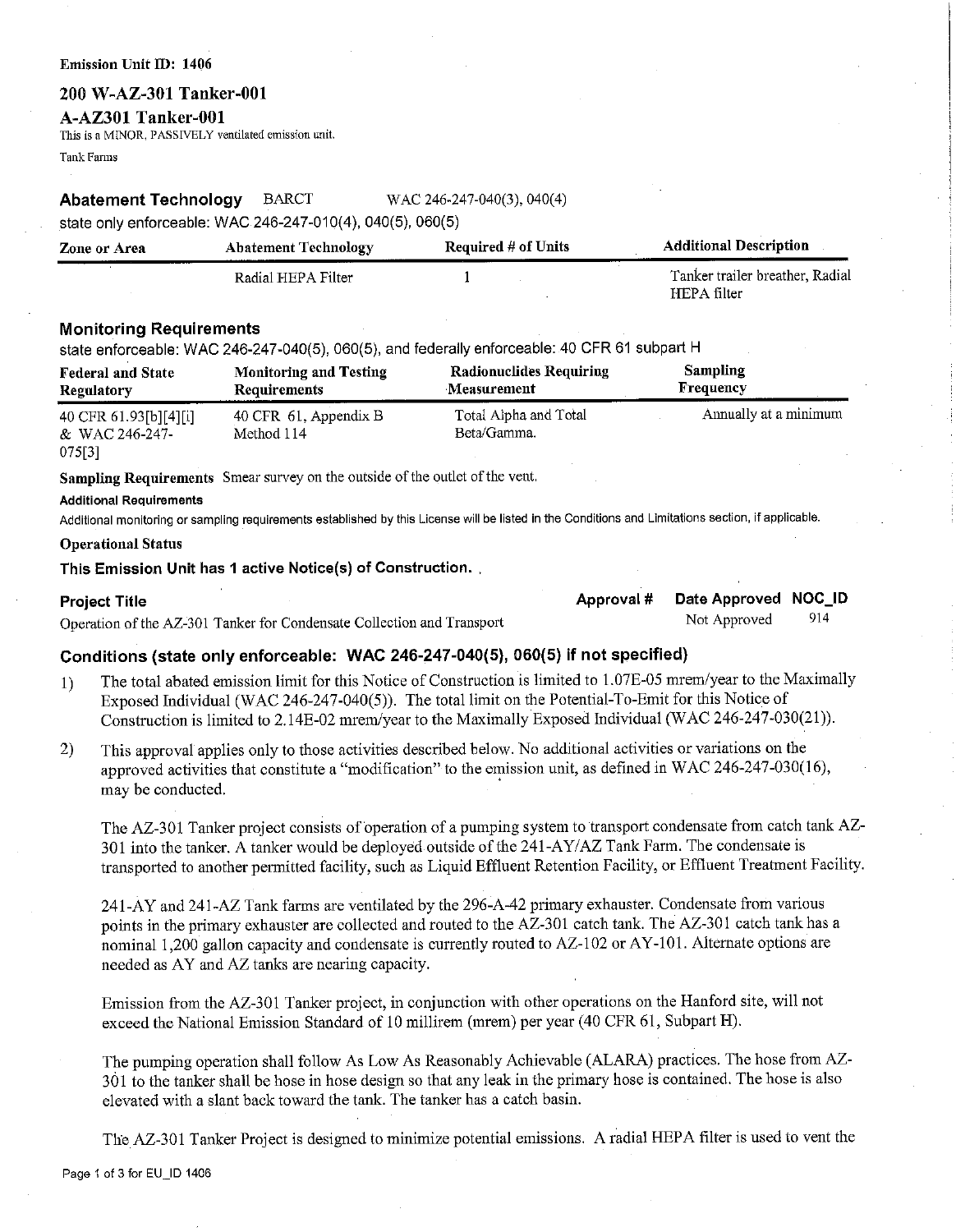tanker while it is being filled. To prevent the potential for inadvertent release during the connection and disconnection of the hoses "dry-break" type connections are used. The top of the tanker where the condensate is pumped into the truck has a catch basin so that any condensate does not reach the ground. ALARA practices are employed during pumping operations and the loading and unloading of the tanker.

The truck loading area might have a tent like enclosure for weather protection and to retain heat in the winter.

# 3) **The Annual Possession Quantity is limited to the following radionuclides (Curies/year):**

| Alpha - 0                                 | 9.57E-01 | Beta - 0                                 | $9.36E + 01$ |
|-------------------------------------------|----------|------------------------------------------|--------------|
| All Aloha radioactivity was attributed to |          | All Beta radioactivity was attributed to |              |
| Pu 239                                    |          | $Sr-90$                                  |              |

#### 4) ABATEMENT CONTROL-Tanker Loading Activities

All work shall be performed in accordance with approved radiological control methods and ALARA program requirements. These requirements shall be carried out through work packages, operating procedures, radiological work permits, or other work instructions. The general chemical and physical processes associated with tanker loading activities shall consist of the following.

Appropriate hookups shall be made between the source and the tanker (e.g., pumps, hoses, etc.). Connections will be periodically surveyed to verify that no leaks are occurring.

Spill prevention measures shall be in place to mitigate release of condensate to the atmosphere and/or to the ground during hookup, transfer, and disconnect operations. These measures include provisions to catch and retain any inadvertent release of liquid (e.g. the catch basin and the connection to the tanker) and the use of dry-break type connections to connect the transfer line to the truck. The tanker shall be equipped with a High Efficiency Particulate Filter (HEPA) to allow for venting while the tanker is being filled. (WAC 246-247-040(5))

### 5) ABATEMENT CONTROL-Prior to Transport

After filling the tanker, fittings shall be disconnected and closed and shall remain closed until commencement of unloading operations at LERF and or ETF. In the case that the condensate is taken to a different receiving facility, WDOH requires notification as to which facility shall receive the condensate.

All liquid/gas release points where the tanker contents could escape to the atmosphere shall be closed prior to transport.

The valve under the HEPA filter shall be closed during transport to ensure that the liquid does not wet the HEPA filter during transport.

Appropriate decontamination measures shall be performed to reduce residual external smearable radioactive contamination to transport release criteria before releasing the tanker for overland transport.

Removable contamination levels on the truck must be less than or equal to 1,000 dpm/100 cm $\gamma$ 2 beta/gamma and less than or equal to 20 dpm/100 cm $\textdegree$ 2 alpha prior to transport.

Inspections of the tanker vents and valves shall be performed and documented prior to transport.

Waste liquid shall be characterized (at a minimum of annually), and acceptability at LERF and or ETF (or receiving facility specified in the notification to WDOH) shall be documented.(WAC 246-247-040(5)).

# 6) EFFLUENT MONITORING-WDOH documentation:

a) A single WDOH approved record shall be maintained, of the tanker shipments and an estimate of annual emissions shall be reported. Records of the operator rounds (which shall serve as the WDOH approved record) can be used for this documentation. (WAC 246-247-040(5))

b) Information from shipment records shall be used to estimate annual emissions. These records shall be retained at the facility and shall be available for audits.The estimated emissions shall be determined using one of the following methods:

Method 1: From the characterization of the liquid being loaded, gross alpha and gross beta/gamma activities shall be determined. The emission shall be determined using the volume of liquid transferred, an assumed release fraction of 0.001, the most recent location-specific dose conversion factors of 1.88E-01mrem/Ci beta/gamma and 4.00E+00mrem/Ci alpha, assuming gross alpha is Pu-239 and gross beta/gamma is Sr-90

Method 2: From the characterization of the liquid being loaded, a complete isotopic distribution of radionuclides shall be determined. The emission shall be determined using the volume of liquid transferred, an assumed release fraction of 0.001, the most recent location-specific dose conversion factors of 1.88E-01mrem/Ci beta/gamma and